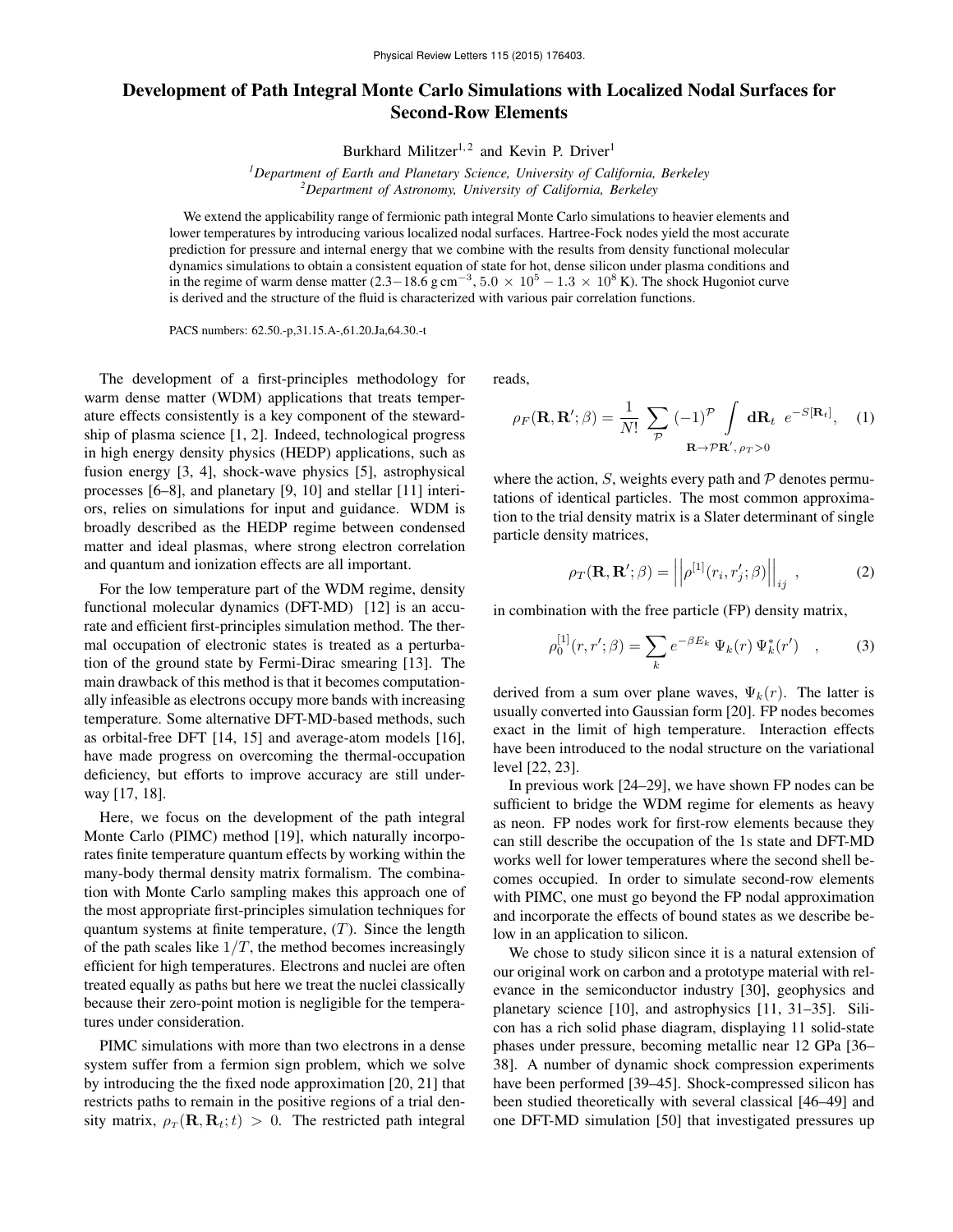to 500 GPa and temperatures up to  $10^4$  K. Dynamical properties of shocked silicon plasma states have also been studied extensively by theoretical approaches [51–55].

We perform standard DFT-MD simulations using the VASP code [56]. Exchange-correlation effects are described using the Perdew-Burke-Ernzerhof [57] functional, which was not explicitly designed for finite temperature [58], but previous PIMC and DFT-MD work [24, 26, 27, 29], has shown this approximation is reliable. We use a plane-wave energy cut-off of up 4000 eV and a small-core  $(r_{\text{core}}=1.0 \text{ Å})$ , PAW [59] pseudopotential with 12 valence electrons. We used up to 9000 bands to converge the thermal occupation to better than  $10^{-4}$ . All simulations are performed at the Γ-point of the Brillouin zone, which is sufficient for high temperature fluids.

Supercells with 8 atoms were used for  $T \geq 2.5 \times 10^5$  K where the kinetic energy far outweighs the interaction energy, and 24-atoms were used at lower temperatures [29]. Additional details are provided in the appendix. For the PIMC calculations, we have used our own code CUPID [60]. The Coulomb interaction is introduced through pair density matrices [61–63]. The nodes are enforced at intervals of 1/8192 Ha, which means we need between 4 and 2560 time slices for simulations in the temperature range of  $129-1 \times 10^6$  K. It is sufficient to evaluate the pair action only at intervals of 1/1024 Ha [23].

We began our investigation of localized nodal approximations in PIMC with the relatively simple, proof-of-concept problem of computing internal energy and pressure of a stationary silicon atom (one nucleus and 14 electrons) in a periodic cell over a wide temperature range. In Fig. S1, we compared energies from DFT and PIMC using FP nodes, where we found a discrepancy of 5.2 Ha/atom already at  $2 \times 10^6$  K that increased to 12.6 Ha at  $5 \times 10^5$  K. We attributed this discrepancy primarily to the FP nodal approximation, which we have shown to work well only as long as the second shell is not significantly occupied [27].



FIG. 1: Internal energy and pressure vs. temperature for a single silicon atom in periodic cell of 5.0 Bohr.

We investigated two approaches to improve upon the FP nodal approximation. First, we added the bound eigenstates of the Coulomb potential of the silicon nuclei,  $\Psi_s(r - R_I)$ , to the nodal approximation in Eq. 3:

$$
\rho^{[1]}(r,r',\beta) = \sum_{I=1}^{N} \sum_{s=0}^{n} e^{-\beta E_s} \Psi_s(r - R_I) \Psi_s^*(r' - R_I) , \tag{4}
$$

where the number of states,  $n$ , needs to be at least  $7$  in each spin channel in order to provide at least one bound state for every electron. We used the efficient formulation of the Coulomb density matrix put forth in Ref. [61] and hence refer to this approximation as Pollock nodes. The 1s state  $(n = 1)$ has been added to PIMC nodes once before to simulate dense hydrogen [64]. However agreement with DFT predictions and experimental results was not as good as expected because additional approximations were introduced when the nodes were enforced. Here we enforce the nodes strictly as outlined in Refs. [20, 21].

The adoption of Pollock nodes reduced the energy deviation between DFT and PIMC from 12.6 to 2.7 Ha at  $5 \times 10^5$  K. However, the pressure deviations increased from 11 to 31% (Fig. S1). We tried to improve upon this result by varying the number of bound states in Eq. 4, testing different time steps, studying various numbers of electrons, and finally by developing a multi-determinental nodal surface in the spirit of quantum chemistry. In the multi-determinantal approach, we adopted a sum of FP fermion determinants where each is added to a different bound shell with the appropriate  $e^{-\beta E_s}$ weight. However, this approach did not lead to a significant improvement in the predicted pressure. This discrepancy led us to abandon the Pollock node approximation. We concluded that the eigenstates of noninteracting particles in the Coulomb potential are too confining for interacting electrons.

In our second approach, we constructed a thermal density matrix from Hartree-Fock (HF) orbitals that we computed with the GAMESS code [65] and expanded in a localized basis set  $(6-31++G)$ . We use again Eq. 4 but this time the functions  $\Psi_s(r)$  become the HF orbitals, which are weighted by factors  $e^{-\beta E_s}$  where  $E_s$  is set to the corresponding HF eigenvalues. Our approach differs from groundstate HF nodes [66]. With our HF nodal approximation, we found perfect agreement with the DFT prediction for the internal energy of the silicon atom over the entire temperature range under consideration (Fig. S1). The resulting PIMC energies are consistently lower than those obtained with other two nodal approximations, which, as illustrate in the appendix, implies a lower free energy [23] and establishes HF nodes as the most accurate nodes among the three approximations considered here. The PIMC pressures derived with HF nodes agree within the 1  $\sigma$  error bars for all temperatures of 7  $\times$  10<sup>5</sup> K and higher. For  $5 \times 10^5$  K, a small pressure discrepancy remained, but, given the large improvement over FP and Pollock nodes, we decide to adopt HF nodes for our many-particle simulations with moving nuclei that we discuss for the remainder of this article.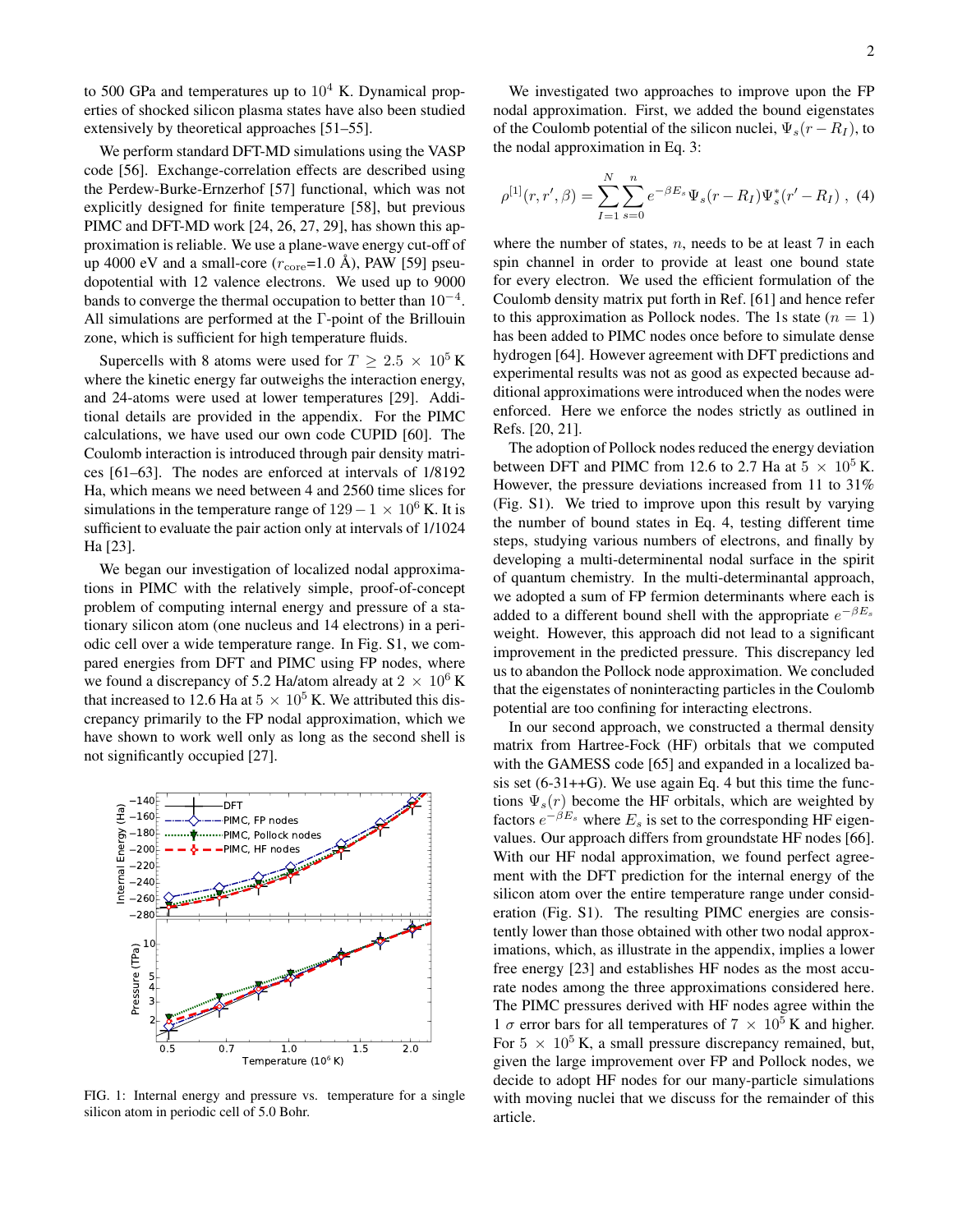The evaluation of HF orbitals for many moving particles adds a non-negligible burden to computation of the nodes. We vectorized this part of the calculation by evaluating the orbitals for many positions at once. We update the inverse of the determinants whenever possible rather than recomputing it. Nevertheless, when one ion is moved, all determinants need to be re-evaluated, which is not the case for FP nodes that are independent of the ion positions. Despite this additional cost, we were able to perform PIMC simulations with 8 nuclei and 112 electrons for temperatures of  $1 \times 10^6$  K and above.

We needed to introduce one more methodological development. Upon introducing HF nodes into our simulations with moving nuclei, the acceptance ratio for ion moves rapidly decayed to zero at lower and intermediate temperatures as electron paths began to sample the bound states at the nuclei. Because the nodal surfaces now depend on the nuclear positions, node crossings are almost unavoidable when an ion is moved. The crossing is almost exclusively triggered by nearby electrons. The decay in efficiency was so detrimental that we could not have obtained the smooth  $g(r)$  functions in Fig. 2 without the development of multi-particle moves that relocate one nucleus and nearby electrons at once. We needed to design an algorithm that satisfies the detailed balance requirement [19] and does not rely on any permanent pairing of electrons and ions. We introduced a localization function,

$$
L_{Ij} = \int_0^\beta dt \, |\Psi_{1s}(r_j(t) - R_I)|^2 \,, \tag{5}
$$

that assigns a probability of finding electron paths,  $r_j(t)$ , near ion, I. Adopting concepts from the permutation sampling in Ref. [19], we multiply these probabilities to construct a table that contains all moves of one ion with up to four electron paths including those that permute. Because  $L_{Ij}$  is a very localized function, the number of significant entries is fairly small so that the table can be constructed efficiently. Once a particular move has be selected from the table, we shift the entire group to a new location within a box of 0.5 Bohr without otherwise changing their paths. This leaves the function  $L_{Ij}$  unchanged within the group, which means detailed balance can be satisfied by adopting a particularly simple expression for the acceptance ratio: the sum of table entries for the new location divided by that for the original coordinates. This procedure led to very efficient ion moves. To change internal coordinates of electron paths, we keep relying the on single and multi-electron moves [19].

Figure 3 and Tab. summarize our equation of state calculations. For density interval of 1 to 8-fold the ambient density of 2.329  $g \text{ cm}^{-3}$ , PIMC simulations with HF nodes were performed for a temperature range of  $129 - 2 \times 10^6$  K and DFT-MD simulations for 2 – 0.05  $\times$  10<sup>6</sup> K. At 2  $\times$  10<sup>6</sup> K, both methods yield consistent thermodynamic and structural properties despite the fact that both techniques involve very different concepts and approximations. The predicted internal energies deviate by up to 5 Ha/atom and the pressure by up to 4%. A difference of 5 Ha/atom would be equivalent to a



FIG. 2: The top two panels compare the nuclear pair correlation functions from PIMC and DFT-MD at various temperatures. The middle panel shows the integrated nucleus-electron pair correlation function,  $N(r)$ , computed with PIMC. Results are compared with an isolated ion in order to estimate the ionization state of the plasma. The two lowest panels display the electron-electron pair correlation functions for pairs with parallel and opposite spins. All results are for 4-fold compression.

2.5% difference in the ionization fraction of the second shell. We attribute these deviations to a combined effect of three approximations: the groundstate DFT exchange-correlation functional, the frozen-core DFT pseudopotential, and our localized nodes in PIMC. While it is difficult to disentangle the errors due to these approximations, we anticipate that the discrepancies will be reduced further when both methods are im-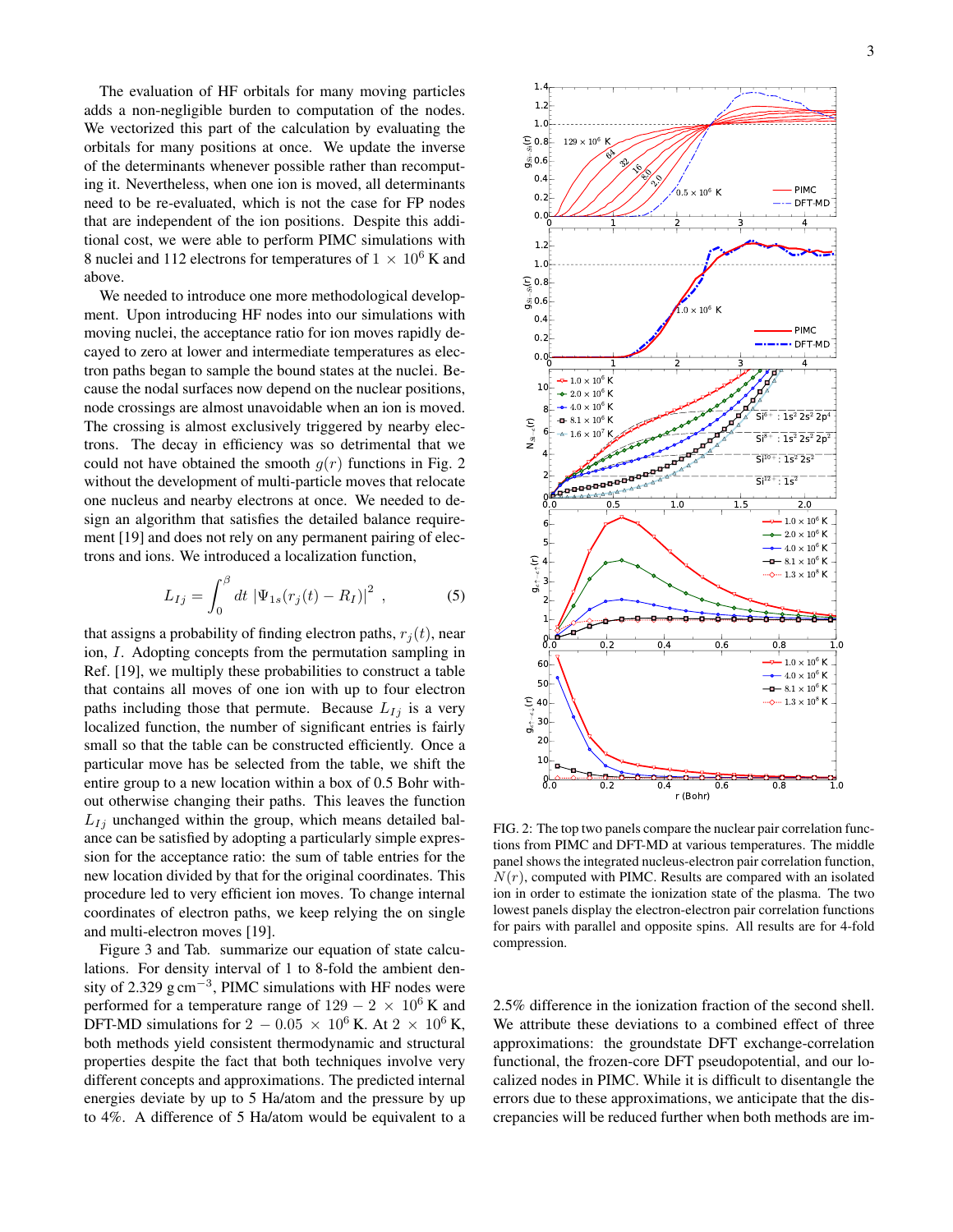

FIG. 3: Pressure-density conditions of our PIMC and DFT-MD simulations. The blue line shows the shock Hugoniot curve.

proved in the future. Figure 4 illustrates that the deviations between PIMC and DFT-MD are small compared to the error in the Debye model. We only plotted excess quantities relative to a fully ionized plasma model because the total internal energy varies by over 10 000 Ha/atom in the parameter range of consideration.



FIG. 4: Internal energy and pressure for a silicon plasma at a density of 9.316 g cm<sup>−</sup><sup>3</sup> are shown versus temperature. We plot the excess quantities relative to a fully ionized noninteracting plasma.

Good agreement between PIMC and DFT-MD is found for the nuclear pair correlation shown in Fig. 2. With PIMC we were also able to derive the integrated nucleus-electron pair correlation function,  $N(r)$ , that measures how many electron reside on average within a radius,  $r$ , from a nucleus. Comparing the information at small  $r$  with results for isolated ions, we can estimate the degree of ionization in the plasma. For temperatures of 1, 2, and  $4 \times 10^6$  K, we estimate the average

The electron-electron pair correlation functions in Fig. 2 yield strong positive correlations, which underlines that multiple electrons are bound to one nucleus. As the temperature is increased, the positive correlation diminishes and eventually even the negative correlations between electrons with parallel spins at small  $r$  is reduced.

Finally we derive the principal shock Hugoniot [67]. Under shock compression, a material changes from a initial state with internal energy, pressure, and volume  $(E_0 =$  $-289.166$  Ha/atom,  $P_0=1$  bar,  $V_0$  from  $\rho_0 = 2.329$  g cm<sup>-3</sup>) to a final state denoted by  $(E, P, V)$  that we can predict theoretically. The shock compression ratio,  $\rho/\rho_0$ , is controlled by interaction effects and by excitations of internal degrees of freedom. In Fig. 3, a maximum compression ratio of 4.99 is reached for  $1.6 \times 10^6$  K where approximately 7 of 14 electrons have been ionized. A second compression maximum of 4.95 is predicted to occur at  $8.3 \times 10^6$  K, which is caused by the ionization of the 1s state. As we have seen for neon [29], the temperature is too high for this maximum to be studied with DFT-MD. Therefore a combined PIMC and DFT-MD approach is needed to study all features of the principal Hugoniot curve.

By constructing a thermal density matrix with HF orbitals for the purpose of computing fermion nodes, we were able to perform PIMC simulations with heavier elements than was possible before. Through the optimized evaluation of such nodes and the adoption of multi-particle Monte Carlo moves we were able to put together an efficient algorithm and derive the equation of state of silicon plasmas. At lower temperature, we add results from standard DFT-MD simulations. By combining both techniques, we provide a first-principles treatment for all second-row elements in the regime of warm dense matter and for plasma conditions.

This research is supported by the U.S. Department of Energy, Grant No. DE-SC0010517. Computational support was provided by NASA, NERSC, and NCAR. B. Austin provided support for reading in the Gamess orbitals. J. Demmel gave advice on the numerics of determinant evaluations.

- [1] R. Betti, editor. *Advancing the Science of High Energy Density Laboratory Plasmas*, Washington D.C., 2009. Office of Fusion Energy Science (OFES)/Fusion Energy Science Advisory Committee (FESAC).
- [2] R. Rosner, D. Hammer, and T. Rothman, editors. *Basic Research Needs for high energy density laboratory physics*, Washington D.C., 2009. U.S. Department of Energy.
- [3] M. Keith Matzen, M. A. Sweeney, R. G. Adams, J. R. Asay, J. E. Bailey, G. R. Bennett, D. E. Bliss, D. D. Bloomquist, T. A. Brunner, R. B. Campbell, G. A. Chandler, C. A. Coverdale, M. E. Cuneo, J.-P. Davis, C. Deeney, M. P. Desjarlais, G. L. Donovan, C. J. Garasi, T. A. Haill, C. A. Hall, D. L. Hanson, M. J. Hurst, B. Jones, M. D. Knudson, R. J. Leeper, R. W.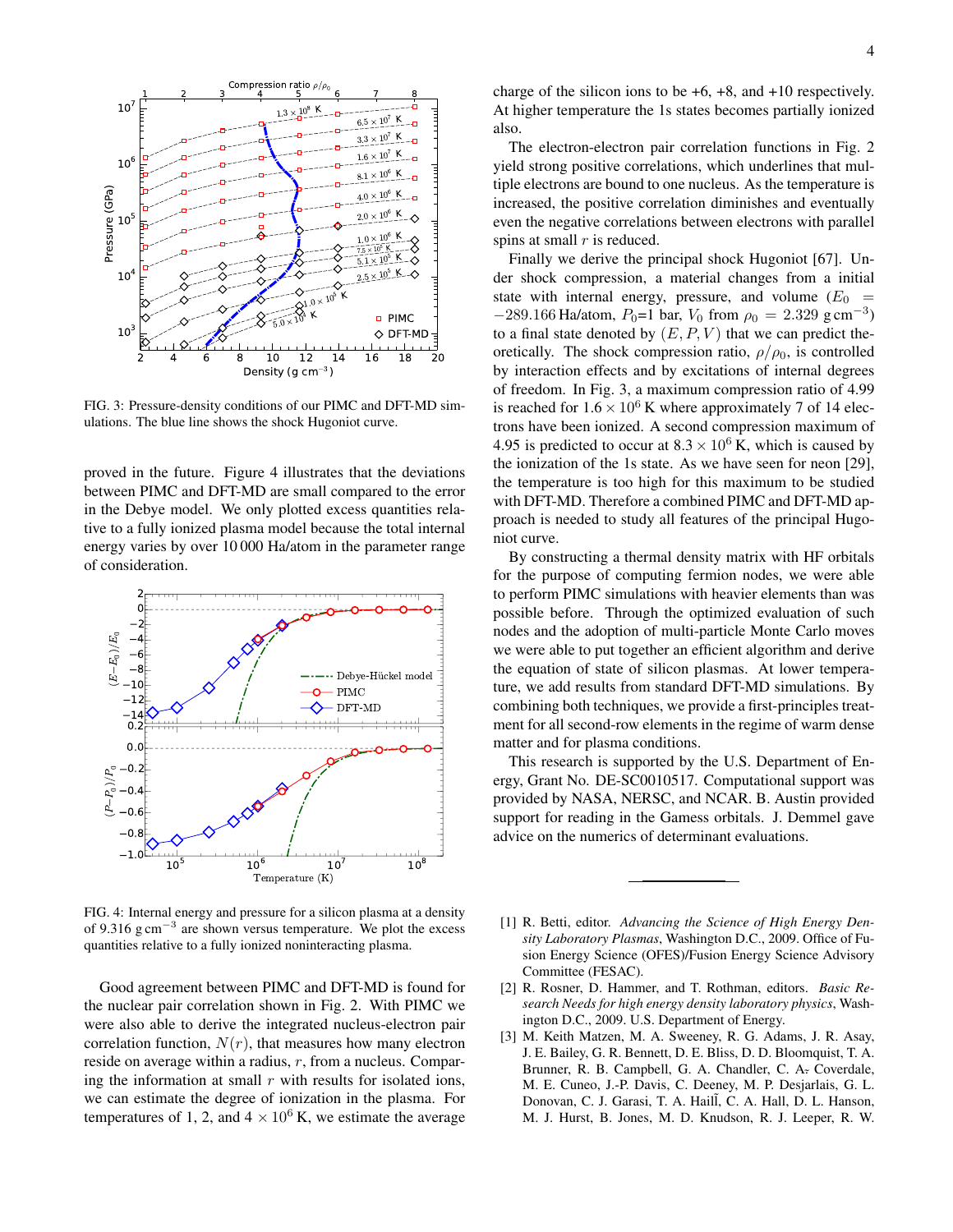Lemke, M. G. Mazarakis, D. H. McDaniel, T. A. Mehlhorn, T. J. Nash, C. L. Olson, J.L. Porter, P. K. Rambo, S. E. Rosenthal, G. A. Rochau, L. E. Ruggles, C. L. Ruiz, J. F. Sanford, T. W. L. a nd Seamen, D. B. Sinars, S. A. Slutz, I. C. Smith, K. W. Struve, W. A. Stygar, R.A. Vesey, E. A. Weinbrecht, D. F. Wenger, and E. P. Yu. Pulsed-power-driven high energy density physics and inertial confinement fusion research. *Phys. Plasmas*, 12:055503, 2005.

- [4] I. Cook. Materials research for fusion energy. *Nat. Mater.*, 5:77, 2006.
- [5] R. Cauble, D. K. Bradley, P. M. Celliers, G. W. Collins, L. B. Da Siliva, and S. J. Moon. Experiments Using Laserdriven Shockwaves for EOS and Transport Measurements. *Contrib. Plasma Physics*, 41:239, 2001.
- [6] H. M. Van Horn. Dense astrophysical plasmas. *Science*, 252:384, 1991.
- [7] G. Chabrier, F. Douchin, and A. Y. Potekhin. Dense astrophysical plasmas. *J. Phys.: Condens. Matter*, 14:9133, 2002.
- [8] M. Cotelo, P. Velarde adn A. G. de la Varga, and C. Garcia-Fernandez. *Astrophys. Space Sci.*, 336:53, 2011.
- [9] J. J. Fortney, S. H. Glenzer, M. Koenig, B. Militzer, D. Saumon, and D. Valencia. Frontiers of the physics of dense plasmas and planetary interiors: Experiments, theory, and applications. *Phys. Plasmas*, 16:041003, 2009.
- [10] A. Bennuzzi-Mounaix, S. Mazevet, A. Ravasio, T. Vinci, A. Denoeud, M. Koenig, N. Amadou, E. Brambrink, F. Festa, A. Levy, M. Harmand, S. Brygoo, G. Huser, V. Recoules, J. Bouchet, G. Morard, F. Guyot, T. de Resseguier, K. Myanishi, N. Ozaki, F. Dorchies, J. Gaudin, P. M. Leguay, O. Peyrusse, O. Henry, D. Raffestin, S. Le Pape, R. Smith, and R. Musella. Progress in warm dense matter study with applications to planetology. *Phys. Scr.*, T161:014060, 2014.
- [11] C.J. Hansen and S.D. Kawaler. *Stellar Interiors: Physical Principles, Structure, and Evolution*, volume 1 of *Astronomy and astrophysics library*. Springer-Verlag New York, 1994.
- [12] Dominik Marx and Jurg Hutter. Ab initio molecular dynamics: Theory and implementation. *Modern methods and algorithms of quantum chemistry*, 1:301–449, 2000.
- [13] M. Verstraete and X. Gonze. *Phys. Rev. B*, 65, 2001.
- [14] F. Lambert and J. Clérouin and S. Mazevet. Structural and dynamical properties of hot dense matter by a Thomas-Fermi-Dirac molecular dynamics. *Europhys. Lett.*, 75:681, 2006.
- [15] F. Lambert, J. Clérouin, S. Mazevet, and D. Gilles. Properties of hot dense plasmas by orbital-free molecular dynamics. *Contrib. Plasma Phys.*, 47:272–280, 2007.
- [16] B. F. Rozsnyai. Equation of state calculations based on the selfconsistent ion-sphere and ion-correlation average atom models. *High. Energy Dens. Phys.*, 16, 2014.
- [17] V. V. Karasiev, D. Chakraborty, O. A. Shukruto, and S. B. Trickey. *Phys. Rev. B*, 88, 2013.
- [18] T. Sjostrom and J. Daligault. *Phys. Rev. Lett.*, 113, 2014.
- [19] D. M. Ceperley. *Rev. Mod. Phys.*, 67:279, 1995.
- [20] D. M. Ceperley. *J. Stat. Phys.*, 63:1237, 1991.
- [21] D. M. Ceperley. In Ed. K. Binder and G. Ciccotti, editors, *Monte Carlo and Molecular Dynamics of Condensed Matter Systems*. Editrice Compositori, Bologna, Italy, 1996.
- [22] B. Militzer and E. L. Pollock. *Phys. Rev. E*, 61:3470, 2000.
- [23] B. Militzer and D. M. Ceperley. *Phys. Rev. Lett.*, 85:1890, 2000.
- [24] B. Militzer, D. M. Ceperley, J. D. Kress, J. D. Johnson, L. A. Collins, and S. Mazevet. *Phys. Rev. Lett.*, 87:275502, 2001.
- [25] B. Militzer. *Phys. Rev. Lett.*, 97:175501, 2006.
- [26] B. Militzer. *Phys. Rev. B*, 79:155105, 2009.
- [27] K. P. Driver and B. Militzer. All-electron Path Integral Monte Carlo Simulations of Warm Dense Matter: Application to Water

and Carbon Plasmas. *Phys. Rev. Lett.*, 108:115502, 2012.

- [28] L. X. Benedict, K. P. Driver, S. Hamel, B. Militzer, T. Qi, A. A. Correa, A. Saul, and E. Schwegler. A multiphase equation of state for carbon addressing high pressures and temperatures. *Phys. Rev. B*, 89:224109, 2014.
- [29] K. P. Driver and B. Militzer. First-principles simulations and shock Hugoniot calculations of warm dense neon. *Phys. Rev. B*, 91:045103, 2015.
- [30] J. Liu and J. Cao and S. Kaierle, editor. *Deformation behavior of single crystal silicon induced by laser shock peening*, volume 8796. American Institute of Physics, 2013.
- [31] E. Herbst, Tj Millar, S. Wlodek, and Dk Bohme. The chemistry of silicon in dense interstellar clouds. *Astron. Astrophys.*, 222:205, 1989.
- [32] William D. Langer and a. E. Glassgold. Silicon chemistry in interstellar clouds. *Astrophys. J.*, 352:123, 1990.
- [33] D. D. S. MacKay. *Mon. Not. R. Astron. Soc.*, 274:694, 1995.
- [34] P Schilke, C.~M. Walmsley, G Pineau des Forets, and D.~R. Flower. SiO production in interstellar shocks. *Astron. Astrophys.*, 321:293, 1997.
- [35] A. P. Jones, A. G. G. M. Tielens, D. J. Hollenbach, and C. F. Mckee. Grain destruction in shocks in the interstellar medium. *Astrophys. J.*, 433:797, 1994.
- [36] A. Mujica and A. Rubio and A. Muñoz. High-pressure phases of group-IV , III V , and II VI compounds. *Rev. Mod. Phys.*, 75:863, 2003.
- [37] D. Alfè, M. J. Gillan, M. D. Towler, and R. J. Needs. Diamond and β-tin structures of Si studied with quantum Monte Carlo calculations. *Phys. Rev. B*, 70:214102, 2004.
- [38] R. G. Hennig, A. Wadehra, K. P. Driver, W. D. Parker, C. J. Umrigar, and J. W. Wilkins. Phase transformation in Si from semiconducting diamond to metallic beta-Sn phase in QMC and DFT under hydrostatic and anisotropic stress. *Phys. Rev. B*, 82:014101, 2010.
- [39] P. Celliers, a. Ng, G. Xu, and a. Forsman. Thermal equilibration in a shock wave. *Phys. Rev. Lett.*, 68:2305, 1992.
- [40] R. R. Alcon and D. L. Robbins and S. A. Sheffield and D. B. Stahl and J. N. Fritz. Shock Compression of Silicon Polymer Foams with a Range of Initial Densities. *AIP Conf. Proc.*, 706:651, 1977.
- [41] Sd Gilev and Am Trubachev. Metallization of Monocrystalline Silicon under Shock Compression. *Phys. Status Solidi B Basic Res.*, 211:379, 1999.
- [42] S D Gilev and a M Trubachev. Metallization of silicon in a shock wave: the metallization threshold and ultrahigh defect densities. *J. Phys. Condens. Matter*, 16(46):8139, 2004.
- [43] Th. Löwer, V. Kondrashov, M. Basko, a. Kendl, J. Meyer-ter Vehn, R. Sigel, and a. Ng. Reflectivity and Optical Brightness of Laser-Induced Shocks in Silicon. *Phys. Rev. Lett.*, 80:4000, 1998.
- [44] a. Loveridge-Smith, a. Allen, J. Belak, T. Boehly, a. Hauer, B. Holian, D. Kalantar, G. Kyrala, R. W. Lee, P. Lomdahl, M. a. Meyers, D. Paisley, S. Pollaine, B. Remington, D. C. Swift, S. Weber, and J. S. Wark. Anomalous elastic response of silicon to uniaxial shock compression on nanosecond time scales. *Phys. Rev. Lett.*, 86:2349, 2001.
- [45] H Kishimura, H Matsumoto, and N N Thadhani. Effect of shock compression on single crystalline silicon. *J. Phys. Conf. Ser.*, 215:012145, 2010.
- [46] Gabriele Mogni, Andrew Higginbotham, Katalin Gaál-Nagy, Nigel Park, and Justin S. Wark. Molecular dynamics simulations of shock-compressed single-crystal silicon. *Phys. Rev. B*, 89:064104, 2014.
- [47] Evan J. Reed. Hugoniot Constraint Molecular Dynamics Study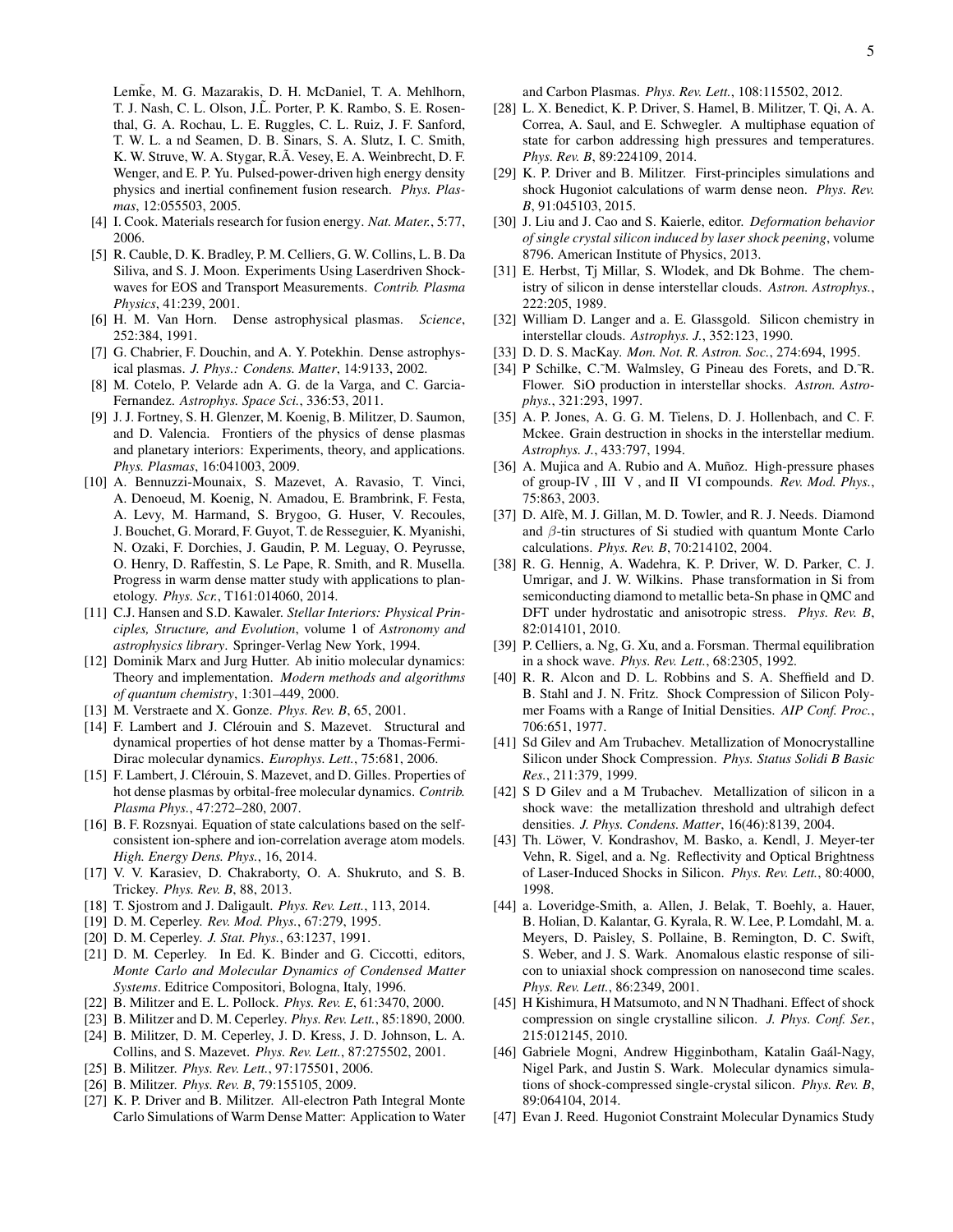of a Transformation to a Metastable Phase in Shocked Silicon. *AIP Conf. Proc.*, 620:343, 2002.

- [48] Zhongyu Li, Di Chen, Jing Wang, and Lin Shao. Molecular dynamics simulation of Coulomb explosion, melting and shock wave creation in silicon after an ionization pulse. *J. Appl. Phys.*, 115:143507, 2014.
- [49] I. I. Oleynik, S. V. Zybin, M. L. Elert, and C. T. White. Nanoscale molecular dynamics simulaton of shock compression of silicon. *AIP Conf. Proc.*, 845(2006):413, 2006.
- [50] D. Swift, G. Ackland, a. Hauer, and G. Kyrala. First-principles equations of state for simulations of shock waves in silicon. *Phys. Rev. B*, 64:214107, 2001.
- [51] A. Ng, P. Celliers, G. Xu, and A. Forsman. Electron-ion equilibration in a strongly coupled plasma. *Phys. Rev. E*, 52:4299, 1995.
- [52] M. D. Furnish, N. N. Thadhani, and Y. Horie, editors. *Shock Waves and Plasma Physics*. American Institute of Physics, 2002.
- [53] A. Ng. *International Journal of Quantum Chemistry*, 112:150, 2011.
- [54] J. Vorberger, D. O. Gericke, Th Bornath, and M. Schlanges. Energy relaxation in dense, strongly coupled two-temperature plasmas. *Phys. Rev. E*, 81:046404, 2010.
- [55] J. Vorberger, Z. Donko, I. M. Tkachenko, and D. O. Gericke. Dynamic ion structure factor of warm dense matter. *Phys. Rev. Lett.*, 109:225001, 2012.
- [56] G. Kresse and J. Furthmüller. Efficient iterative schemes for ab initio total-energy calculations using a plane-wave basis set. *Phys. Rev. B*, 54:11169, 1996.
- [57] J. P. Perdew, K. Burke, and M. Ernzerhof. Generalized gradient approximation made simple. *Phys. Rev. Lett.*, 77:3865, 1996.
- [58] E. W. Brown, B. K. Clark, J. L. DuBois, and D. M. Ceperley. Path-Integral Monte Carlo Simulations of the Warm Dense Homogeneous Electron Gas. *Phys. Rev. Lett.*, 110:146405, 2013.
- [59] P. E. Blöchl. Projector augmented-wave method. *Phys. Rev. B*, 50:17953, 1994.
- [60] B. Militzer. PhD thesis, University of Illinois at Urbana-Champaign, 2000.
- [61] E. L. Pollock. *Comp. Phys. Comm.*, 52 :49, 1988.
- [62] V. Natoli and D. M. Ceperley. *J. Comp. Phys.*, 117:171–178, 1995.
- [63] B. Militzer and R. L. Graham. *Journal of Physics and Chemistry of Solids*, 67:2136, 2006.
- [64] S. A. Khairallah and J. Shumway and E. Draeger, available on arXiv:1108.1711.
- [65] M.W.Schmidt, K.K.Baldridge, J.A.Boatz, S.T.Elbert, M.S.Gordon, J.J.Jensen, S.Koseki, N.Matsunaga, K.A.Nguyen, S.Su, T.L.Windus, M.Dupuis, and J.A.Montgomery. *J. Comput. Chem.*, 14:1347, 1993.
- [66] J. Shumway. All-Electron Path Integral Monte Carlo Simulations of Small Atoms and Molecules. In *Computer Simulation Studies in Condensed-Matter Physics XVI*, page 181. Springer Berlin Heidelberg, 2006.
- [67] Y. B. Zeldovich and Y. P. Raizer. *Elements of Gasdynamics and the Classical Theory of Shock Waves*. Academic Press, New York, 1968.

## Appendix: Internal Energy Comparison for Different Nodal Surface

In Fig. S1, we plot the internal energy difference between PIMC calculations with various nodal surfaces for the iso-



FIG. S1: Difference in internal energy between PIMC calculations using Pollock, Hartree-Fock (HF), and free-particle (FP) nodes for a single silicon atom in periodic cell of 5.0 Bohr.

lated silicon atom that we already reported in a alternate format in figure 1 of the article. For this specific example, one finds that FP particle nodes are sufficiently accurate for  $T \geq 4.0 \times 10^6$  K. For  $T \geq 1.7 \times 10^6$  K, PIMC results obtained with Pollock nodes agree reasonably well with predictions from HF nodes, our most reliable nodal approximation.

The internal energies, E, obtained with HF nodes are consistently lower than those with both other nodal surfaces. Therefore, the HF nodes are our most accurate nodal surface because they lead to the lowest free energy, F. In fermionic PIMC, the best nodal surface can be established by minimizing the free energy  $[23]$ . F is given by the integral over the internal energy, E,

$$
\beta_2 F(\beta_2, V) = \beta_1 F(\beta_1, V) + \int_{\beta_1}^{\beta_2} d\beta E(\beta, V) , \quad (6)
$$

where  $\beta = 1/k_bT$ . As starting point for the integration, we can take the classical, high temperature limit ( $\beta_1 \rightarrow 0$ ) where the predictions from all nodal surfaces agree. From Fig. S1, we can conclude that our HF nodes are significantly better than FP and Pollock nodes.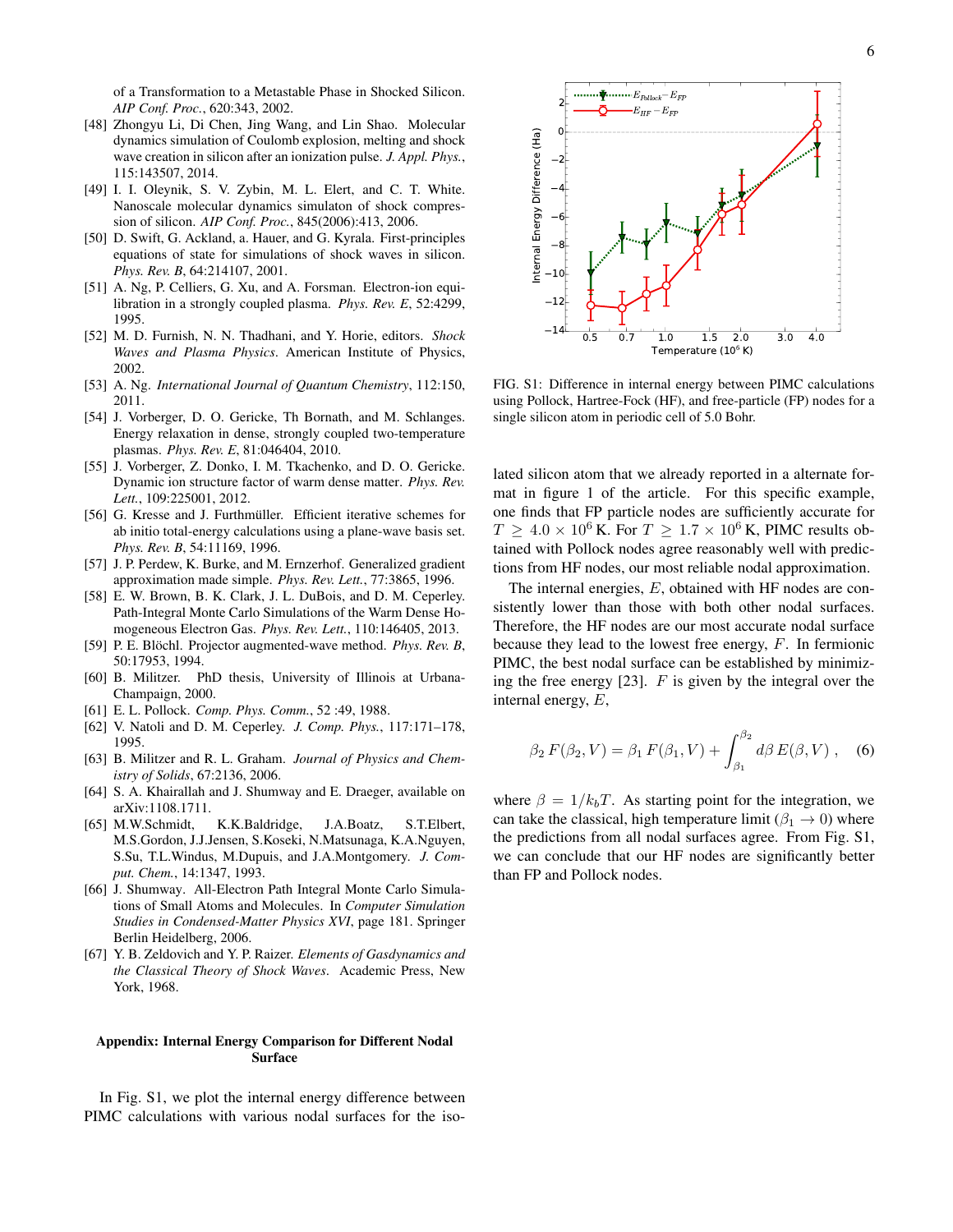| Method      | $\rho$ (g cm <sup>-3</sup> ) $\rho/\rho_0$ |                | T(K)      |             | E (Ha/atom) $\epsilon_E$ (Ha/atom) | P(GPa)    | $\epsilon_P$ (GPa) |
|-------------|--------------------------------------------|----------------|-----------|-------------|------------------------------------|-----------|--------------------|
| <b>PIMC</b> | 2.329                                      | 1              | 129341301 | 9181.8930   | 3.6180                             | 1335190.7 | 526.0              |
| PIMC        | 2.329                                      | $\mathbf{1}$   | 64670651  | 4574.1180   | 3.4980                             | 666626.4  | 507.1              |
| PIMC        | 2.329                                      | $\mathbf{1}$   | 32335325  | 2265.3520   | 3.2550                             | 331901.2  | 470.4              |
| <b>PIMC</b> | 2.329                                      | 1              | 16167663  | 1100.3200   | 1.8800                             | 163533.0  | 271.7              |
| <b>PIMC</b> | 2.329                                      | $\mathbf{1}$   | 8083831   | 482.3270    | 1.4570                             | 78489.3   | 203.0              |
| <b>PIMC</b> | 2.329                                      | $\mathbf{1}$   | 4041916   | 35.6380     | 1.0560                             | 33636.6   | 151.5              |
| <b>PIMC</b> | 2.329                                      | $\,1$          | 2020958   | $-128.4320$ | 1.4580                             | 14663.8   | 211.6              |
| DFT-MD      | 2.329                                      | 1              | 750000    | $-247.1570$ | 0.0008                             | 3386.9    | 0.1                |
| DFT-MD      | 2.329                                      | $\mathbf{1}$   | 505239    | $-266.9010$ | 0.0006                             | 1872.2    | 0.1                |
| DFT-MD      | 2.329                                      | 1              | 250000    | $-282.8030$ | 0.0005                             | 691.0     | 0.4                |
| <b>PIMC</b> | 4.658                                      | $\overline{c}$ | 129341301 | 9171.0380   | 3.4810                             | 2668660.3 | 1008.1             |
| <b>PIMC</b> | 4.658                                      | $\overline{c}$ | 64670651  | 4563.5600   | 3.3340                             | 1331789.0 | 969.2              |
| <b>PIMC</b> | 4.658                                      | $\overline{c}$ | 32335325  | 2251.5260   | 3.3350                             | 661773.8  | 965.2              |
| <b>PIMC</b> | 4.658                                      | $\overline{c}$ | 16167663  | 1080.9040   | 1.7860                             | 324383.1  | 514.1              |
| <b>PIMC</b> | 4.658                                      | $\overline{c}$ | 8083831   | 439.5750    | 1.6430                             | 152336.7  | 445.7              |
| <b>PIMC</b> | 4.658                                      | $\overline{c}$ | 4041916   | 12.3270     | 1.1950                             | 65200.4   | 346.3              |
| <b>PIMC</b> | 4.658                                      | $\overline{c}$ | 2020958   | $-146.2080$ | 1.3640                             | 27553.5   | 396.8              |
| DFT-MD      | 4.658                                      | $\overline{c}$ | 1010479   | $-231.9070$ | 0.0030                             | 10398.8   | 5.3                |
| DFT-MD      | 4.658                                      | $\overline{c}$ | 750000    | $-252.4430$ | 0.0030                             | 6724.3    | 4.3                |
| DFT-MD      | 4.658                                      | $\overline{c}$ | 505239    | $-269.6440$ | 0.0040                             | 3866.4    | 8.6                |
| DFT-MD      | 4.658                                      | $\overline{c}$ | 250000    | $-283.2340$ | 0.0060                             | 1602.7    | 5.8                |
| DFT-MD      | 4.658                                      | $\overline{c}$ | 100000    | –287.4370   | 0.0080                             | 629.7     | 4.1                |
| DFT-MD      | 4.658                                      | $\overline{c}$ | 50000     | $-288.4070$ | 0.0060                             | 358.8     | 4.3                |
| <b>PIMC</b> | 6.987                                      | 3              | 129341301 | 9169.1970   | 3.1060                             | 4003930.0 | 1348.8             |
| <b>PIMC</b> | 6.987                                      | 3              | 64670651  | 4547.5440   | 3.5220                             | 1992509.2 | 1532.7             |
| <b>PIMC</b> | 6.987                                      | 3              | 32335325  | 2235.4160   | 3.2940                             | 987707.6  | 1428.8             |
| <b>PIMC</b> | 6.987                                      | 3              | 16167663  | 1067.9070   | 2.2080                             | 483879.2  | 956.5              |
| <b>PIMC</b> | 6.987                                      | 3              | 8083831   | 408.9970    | 1.9730                             | 223935.3  | 835.2              |
| <b>PIMC</b> | 6.987                                      | 3              | 4041916   | 0.8250      | 1.5560                             | 96497.2   | 677.6              |
| <b>PIMC</b> | 6.987                                      | 3              | 2020958   | $-159.5200$ | 1.8080                             | 38095.5   | 789.1              |
| DFT-MD      | 6.987                                      | 3              | 1010479   | $-236.1540$ | 0.0060                             | 15607.2   | 27.4               |
| DFT-MD      | 6.987                                      | 3              | 750000    | $-255.1520$ | 0.0020                             | 10228.1   | 21.0               |
| DFT-MD      | 6.987                                      | 3              | 505239    | $-270.9450$ | 0.0150                             | 6020.6    | 27.0               |
| DFT-MD      | 6.987                                      | 3              | 250000    | $-283.3580$ | 0.0130                             | 2653.2    | 7.8                |
| DFT-MD      | 6.987                                      | 3              | 100000    | $-287.2920$ | 0.0070                             | 1237.0    | 5.8                |
| DFT-MD      | 6.987                                      | 3              | 50000     | $-288.2310$ | 0.0090                             | 823.5     | 7.8                |
| <b>PIMC</b> | 9.316                                      | $\overline{4}$ | 129341301 | 9160.5960   | 3.4840                             | 5335104.8 | 2020.1             |
| <b>PIMC</b> | 9.316                                      | $\overline{4}$ | 64670651  | 4551.1630   | 3.5780                             | 2660714.0 | 2077.3             |

Continued on the following page.